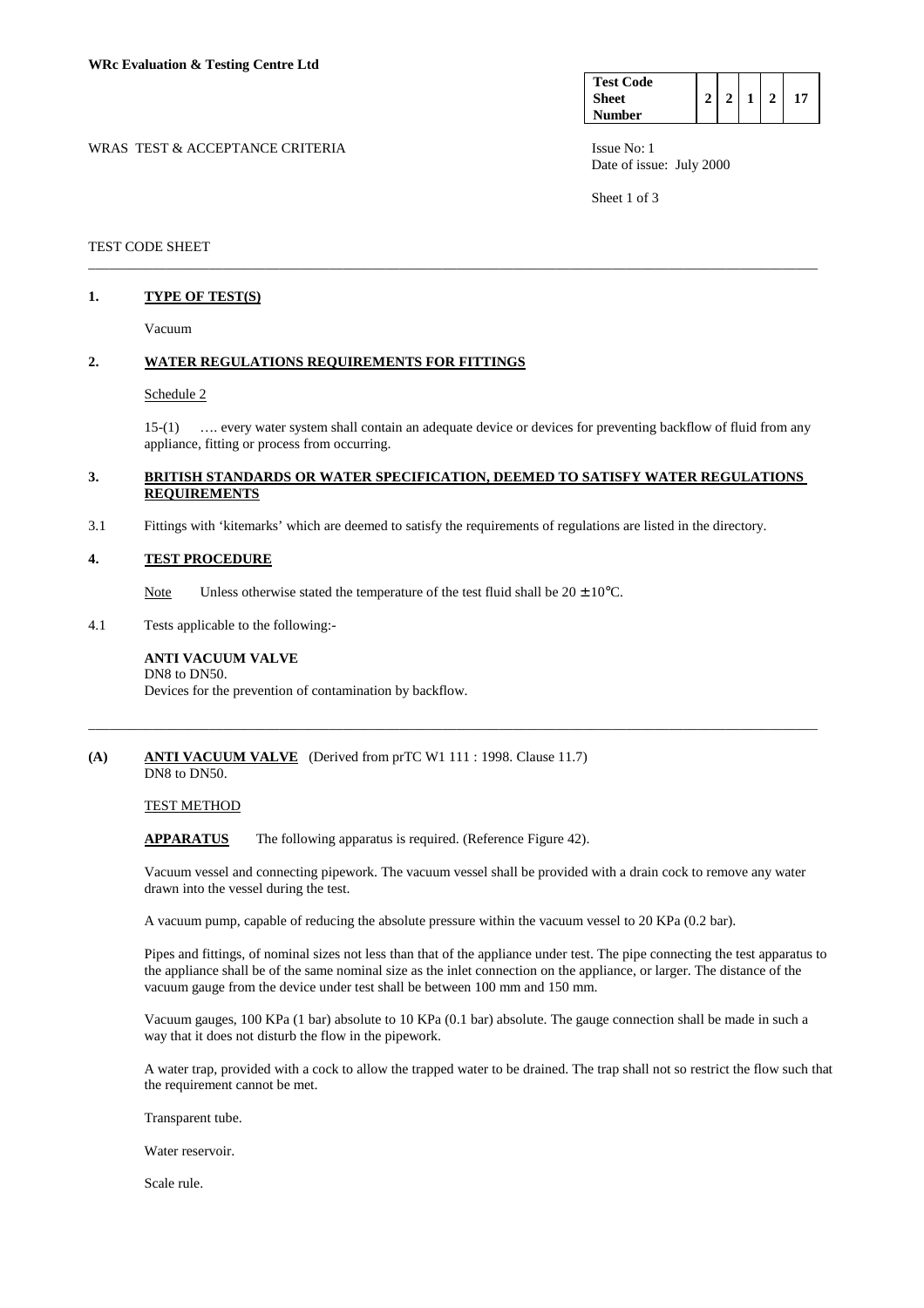| <b>Test Code</b> |   |  |    |
|------------------|---|--|----|
| <b>Sheet</b>     | ↑ |  | 17 |
| Number           |   |  |    |

 Issue No: 1 Date of issue: July 2000

Sheet 2 of 3

## **PROCEDURE**

- (1) Remove all movable parts of the anti-vacuum valve.
- (2) Fit a throttle to the inlet of the valve with a diameter in accordance with Table 42.
- (3) Install the valve in the test rig shown in Figure 42.
- (4) Open the full-way valve within 1 second so that an absolute pressure of below 50 KPa (0.5 bar) is applied to the anti-vacuum valve for a time of least 5 seconds.

### **Table 42**

\_\_\_\_\_\_\_\_\_\_\_\_\_\_\_\_\_\_\_\_\_\_\_\_\_\_\_\_\_\_\_\_\_\_\_\_\_\_\_\_\_\_\_\_\_\_\_\_\_\_\_\_\_\_\_\_\_\_\_\_\_\_\_\_\_\_\_\_\_\_\_\_\_\_\_\_\_\_\_\_\_\_\_\_\_\_\_\_\_\_\_\_\_\_\_\_\_\_\_\_\_\_\_

| Nominal size - DN      | 10 | $\epsilon$   | 20  | 25 | 32 | 40 | 50 | 65 | 80 |
|------------------------|----|--------------|-----|----|----|----|----|----|----|
| Throttle diameter - mm |    | <sub>0</sub> | 7.5 |    | 10 | 12 | 15 | 20 | າາ |

# **5. ACCEPTANCE CRITERIA**

The water column in the transparent tube shall not exceed 100 mm.